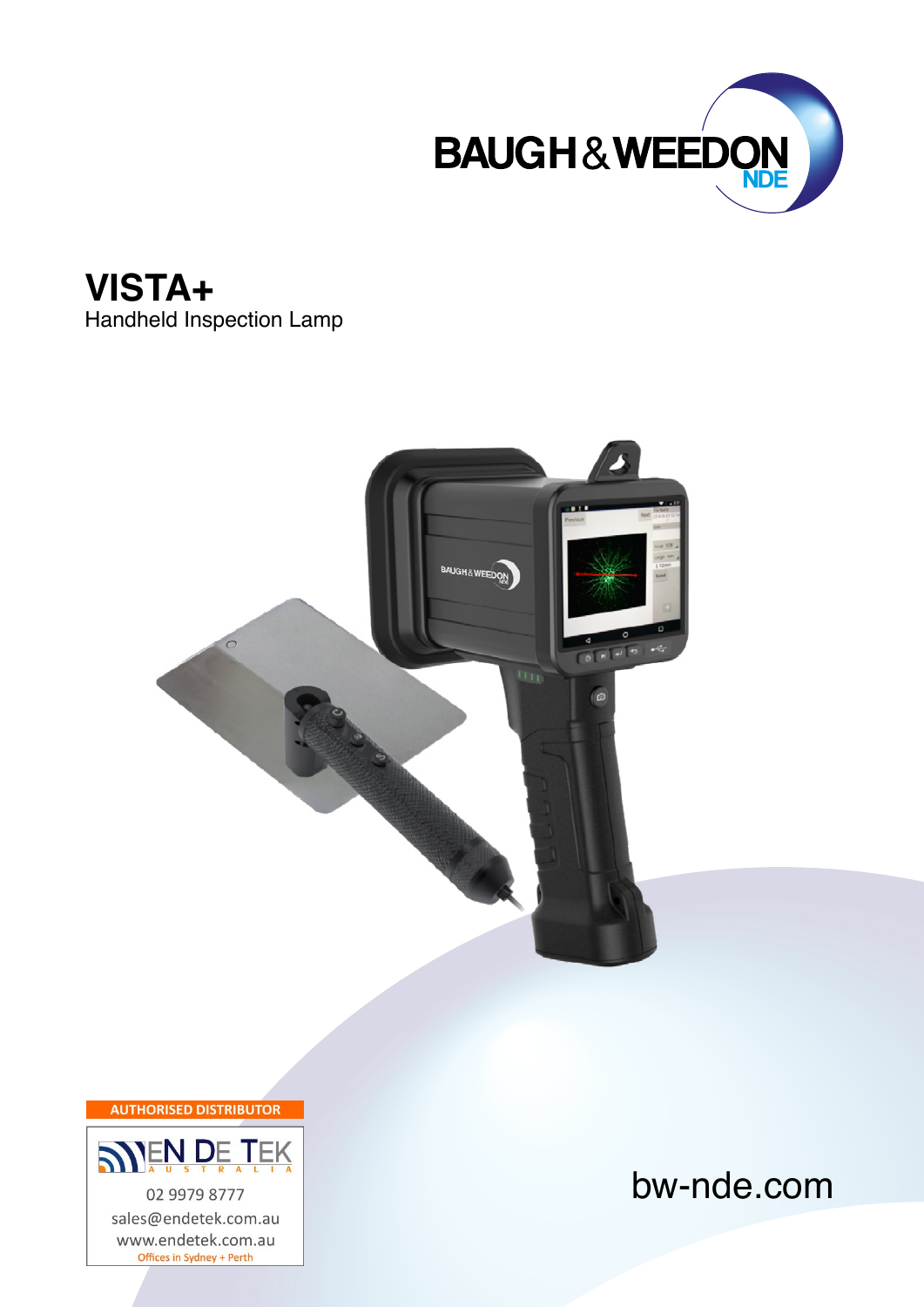The **VISTA+** is the 2nd generation of the Vista Smart UV LED Lamps. With the unique features inherited from the first generation VISTA (perfect integration of UV LED lamp and Android OS), the VISTA+ carries a 13 Mega-Pixel HD camera, with a built-in UV filter to avoid glare in photos, OTG function, intelligent accessory connection, real-time data streaming, crack dimension measurement (when connected to the Vista Eye.)

#### **VISTA+ Features:**

- Safe and Pure UV-A emissions with peak wavelength of 365-370nm. Negligible visible light to safeguard visual inspection.
- Wide and Uniform Beam coverage, no hot spots.
- Flexible Charging: Powered by both electrical mains and built-in batteries with power indication.
- Certified to Meet International Standards including: ASTM E1417, ASTM E1444, ASTM E709, ASTM E2297, ASTM E3022, RRES90061

## **Camera & System Performance**

- Smart Operating System: customized Android system. Unlimited online software. Wi-Fi, Bluetooth and USB transmission.
- Real-time Data Streaming via Wi-Fi and USB connections,
- Special PC software designed for real-time graphic synchronization between a PC and the Vista+.
- Enables the support of remote inspection and further analysis.

## **Crack Dimension Measurement**

Accurate crack dimension measurement is now possible using the Vista Eye and software on the Vista+ or on a PC.

- **• Measurement Range**: 0.01-7m. **Touch Screen:** Zoom In & Out.
- **• Zoom in and out.** 12X magnification. **Screen Resolution:** 720 x 720.

The **VISTA EYE** is a special crack dimension measurement and evaluation accessory with UV and white lighting, compatible with the Vista+, and can be connected to laptops as well. Linked with the Vista+, the Vista Eye can operate as an UV/WL endoscope, taking photos of the finest cracks with a high resolution, clear display. The cracks can be measured through the built-in app in the Vista+ or dedicated PC software.

Built-in High Resolution Camera: customized Sony camera with 2 Mega-Pixel CCD.

UV Light and White Light Switch: 2 UV LEDs and 2 White Light LEDs

Adjustable Intensity: Continuous intensity adjustment for different fluorescent brightnesses for optimal graphic output.

**The Vista Eye enables precise dimension measurement of fine defects, delivers the operator an Endoscope function, and is a great tool for PSM-5 (TAM) panel degradation test.**

**Crack Measurement Range:** 

**0.01 - 7mm**



Changeable Lens



UV/White Light Endoscope



Precision Measurements



Zooming Function



Android Based O/S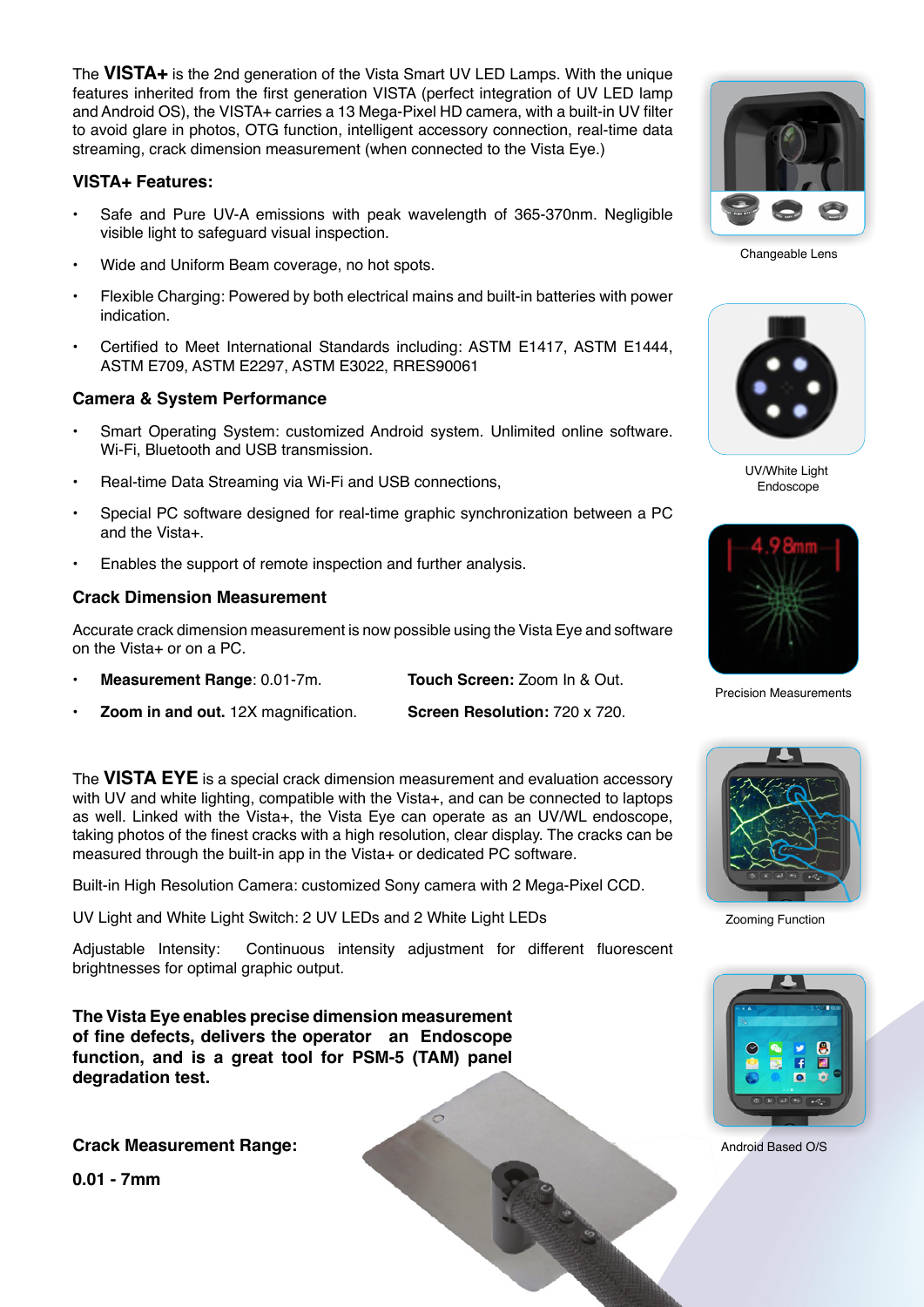| <b>VISTA+ Optical &amp; Electrical</b>                                             |                                                                         |  |
|------------------------------------------------------------------------------------|-------------------------------------------------------------------------|--|
| <b>LED</b>                                                                         | 3 UV LEDs, 1 white LED                                                  |  |
| UV-A Irradiation (at 380mm/15ins)                                                  | 4500µw/cm2                                                              |  |
| Visible Light                                                                      | $< 5$ Lux                                                               |  |
| Peak Wavelength                                                                    | 365-370nm                                                               |  |
| Minimum Beam Diameter                                                              | 170mm(>1,000µw/cm2 UV-A intensity)<br>250mm((>200µw/cm2 UV-A intensity) |  |
| Minimum Working Distances                                                          | WD<13nm                                                                 |  |
| <b>Expected LED Lifespan</b>                                                       | 20,000 hours                                                            |  |
| Weight                                                                             | 880g (2lb)                                                              |  |
| Power Supply                                                                       | <b>Battery &amp; Mains</b>                                              |  |
| Input Voltage                                                                      | Mains:110-240V 50/60Hz                                                  |  |
| <b>Battery Type</b>                                                                | 2* Rechargeable Lithium Battery(18650)                                  |  |
| <b>Battery performance</b>                                                         | Operating time: 1h30min                                                 |  |
| <b>Ambient Conditions</b>                                                          |                                                                         |  |
| <b>Operating Temperature</b>                                                       | 41-113°F(5-45°C)                                                        |  |
| Storage Temperature                                                                | 41-113°F(5-45°C)                                                        |  |
| Humidity during operation                                                          | Maximum 90% relative humidity (Non-condensing)                          |  |
| Air humidity, storage                                                              | Maximum 90% relative humidity (Non-condensing)                          |  |
| <b>Standards</b>                                                                   |                                                                         |  |
| Complies with ASTM E1417, ASTM E1444, ASTM E709, ASTM E2297, ASTM E3022, RRES90061 |                                                                         |  |

| VISTA+ Camera & System Specification |                                                                                                          |
|--------------------------------------|----------------------------------------------------------------------------------------------------------|
| Camera Pixel                         | 13 Mega Pixels                                                                                           |
| <b>Screen Dimension</b>              | 7.62 x 7.62 cms / 3 x 3 inches                                                                           |
| Screen Resolution                    | 720 x 720 pixels                                                                                         |
| Internal Storage                     | 32GB TF Card                                                                                             |
| Photo & Video                        | Playback support                                                                                         |
| Data Transmission                    | USB, Wi-Fi, Bluetooth                                                                                    |
| White Balance                        | <b>Automatic White Balance</b>                                                                           |
| Focus                                | <b>Auto Focus and Manual Focus</b>                                                                       |
| App                                  | Special Designed APP for Dimension Measurement<br>Unlimited Online APPs (Email, Facebook, Twitter, etc.) |
| Language                             | English, French, Germany, Italian, Chinese, etc.,                                                        |
| <b>Operating System</b>              | 32 Bit Windows & 64 Bit Windows                                                                          |
| <b>Crack Measurement Range</b>       | $0.01 - 7$ mm                                                                                            |
| <b>Power Supply</b>                  | Battery & Mains                                                                                          |

| VISTA+ Eye Specification |                                       |
|--------------------------|---------------------------------------|
| Camera Pixel             | 2 Mega Pixels                         |
| <b>Power Source</b>      | Connect PC or Phoenix Supreme via USB |
| <b>LED Source</b>        | 2 UV LEDs, 2 White LEDs               |
| Weight                   | 300g / 0.66lbs                        |
| <b>Power Supply</b>      | <b>Battery &amp; Mains</b>            |